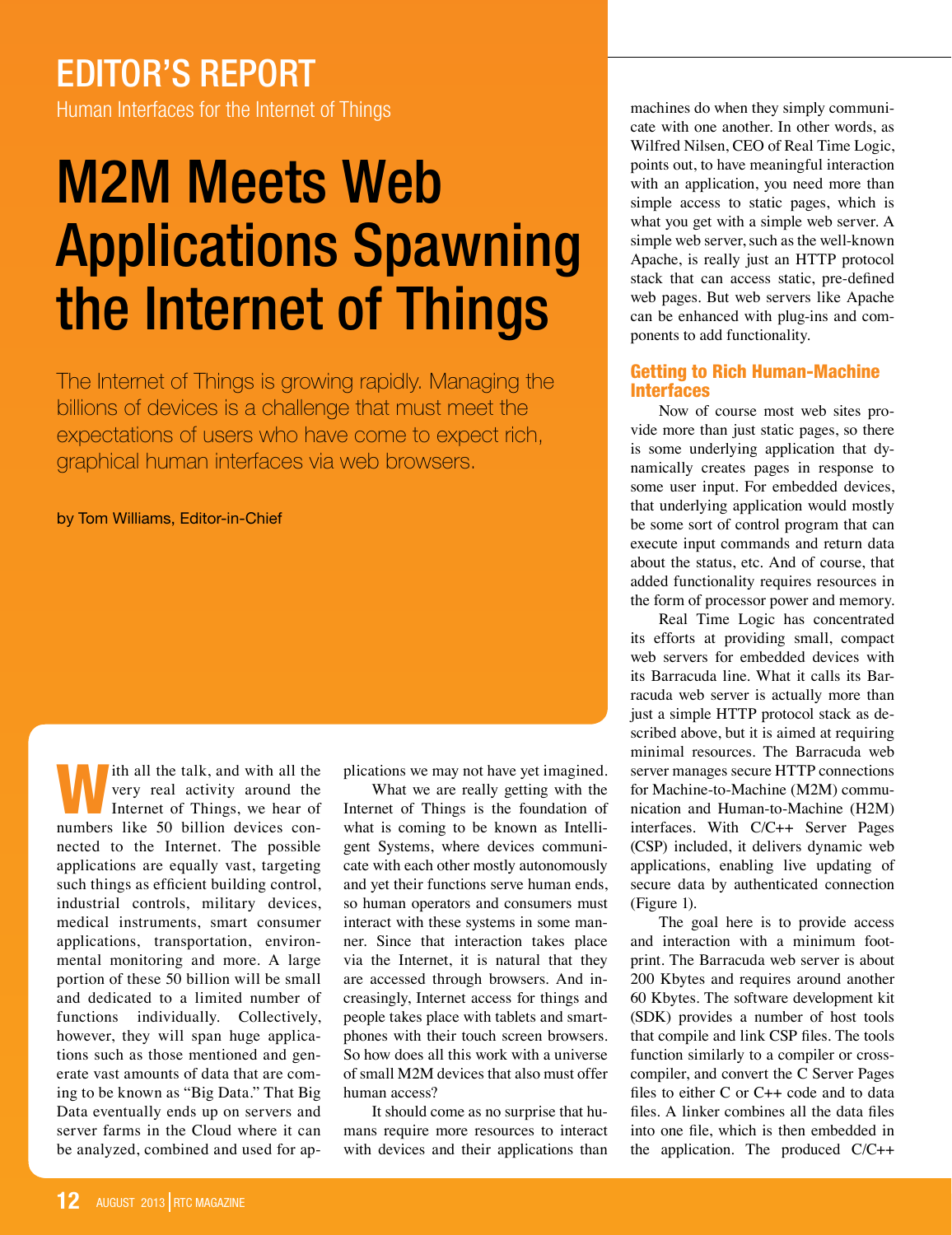

### Figure 1

The Barracuda Web Server is an industrial-strength, small embeddable web server engine that is optimized for compact, deeply embedded devices.



#### Figure 2

The full Barracuda Application Server is a C source library that lets designers access their own proprietary C functions from Lua code. It includes a rich selection of components and plug-ins.

code is compiled using your standard C/ C++ (cross) compiler and the code is then linked with the application.

There are, of course, other ways to connect with embedded and networked systems from an IT environment. For example, there are dedicated programs that communicate with embedded devices using TCP/IP over the Internet because the developers may want interactive graphically rich user interfaces (e.g., dials, gauges, switches, displays) from a number of small remote devices. The trouble here is that such programs must be developed from scratch and cannot take advantage of many of the benefits of a web-based

approach by piggybacking on the existing infrastructure. Of course, that in turn requires more resources on the embedded device to enable a rich human interface (Figure 2).

The Barracuda Application Server is an embeddable C source code library that builds on the web server to allow rich graphical applications and human-machine interfaces for interaction with embedded code. Since it is a C library, it can be compiled and linked to an embedded C application on the device. User interaction takes place via pages created with the Lua scripting language that interact with the C application via its API. These Lua server pages (LSPs) also interact with other components and plug-ins such as database, I/O and others.

According to Nilsen, the LSP pages are Lua code that are accessed via the HTTP engine, which will parse a request and then access that page. For example, after receiving "turn engine on" it will parse that page—the Lua code—on the fly and execute it using the Lua virtual machine, which interprets the page and can send a command to the C application and return the results to the user. The interfaces between the scripting code and the C side are "Lua bindings" that enable the scripting language to call functions in the C code.